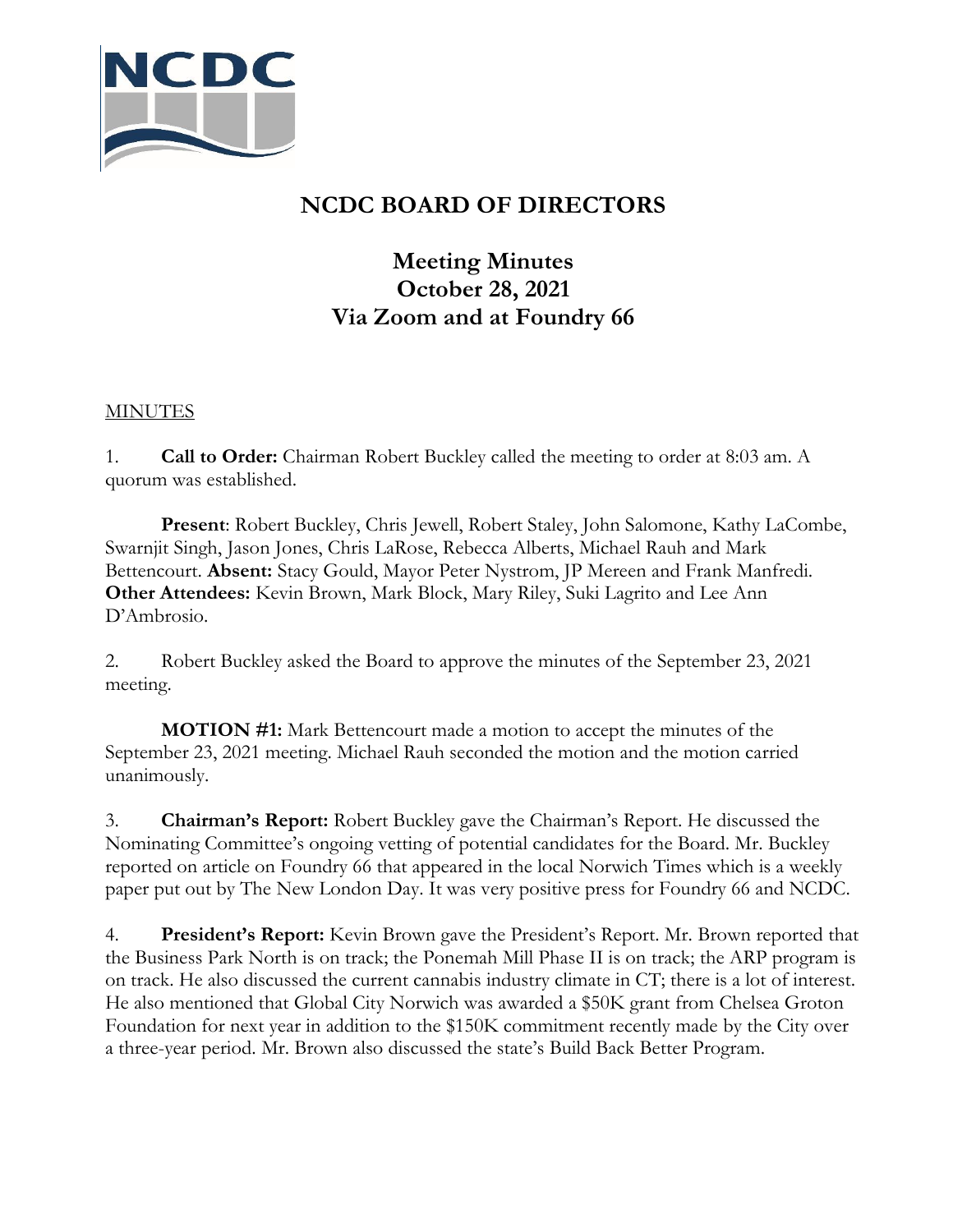Mr. Rauh asked about the Business Park North project and the Board discussed future financial options for the park once it is ready to be developed. The discussion turned to the former Downtown Bond Program.

Mr. Brown said that the new program with the ARP funds will be called the Norwich Revitalization Program. It will most likely not include any funding for lease rebates or revolving loans. The money will primarily be used for code corrections and Vanilla Box projects. He reported on a similar program underway right now in Milwaukee. The application and terms are still being worked out by him and Devin Schleidt. He hopes to have a final draft by the first of December with the application ready to be sent out in January. The Board discussed different options to be included in the application as well as possible joint ventures with investors.

The discussion turned to the cannabis industry and the positive impact it would have on Norwich with energy usage and a municipal sales tax from a retail location. Mr. Brown told the Board that a new architectural glass manufacturer moved into 40 Wisconsin Avenue in the Business Park. They have about 100 employees. The current vacancy in the business park is 11%.

5. **Treasurer's Report:** Mr. Jewell reported that NCDC at this point in time fiscally strong compared to last year at this time. There was a brief discussion about CAM.

6. **Foundry 66 Report:** Mary Riley gave an update on Foundry 66. She said there is a new coffee shop opening up in the Sunlight Building. There is now 100% occupancy in the Sunlight Building. Mary also reported that there has been a 31% increase in Foundry 66 overall.

7. **Global City Norwich Report:** Suki gave an update on current GCN activities. She reported on the current project to have a large mural painted on the Market Street Garage. She also reported on a recent visit to Norwich by the Lieutenant Governor to visit local Hispanic businesses during National Hispanic Heritage month. Suki thanked the City and the Chelsea Groton Foundation for their recent support with grants to the Global City Norwich Program. Michael Rauh said that the ultimate goal of the Foundation's support of Global City Norwich is to bring in other financial partners over time and to embrace the diverse population and different ethnic communities in Norwich. Mr. Singh agreed with Mr. Rauh and said that the Global City Norwich Program is an asset for the City and is looking forward to working with Suki and the Global City Norwich Program.

8. **MOTION #2:** Michael Rauh made a motion to move into Executive Session to discuss real estate matters. Chris Jewell seconded the motion. Discussion of the nominees to the NCDC Board was removed from the Executive Session. Mark Bettencourt made a motion to amend the original motion to go into Executive Session. Chris Jewell seconded the motion and the motion carried unanimously at 8:48 am.